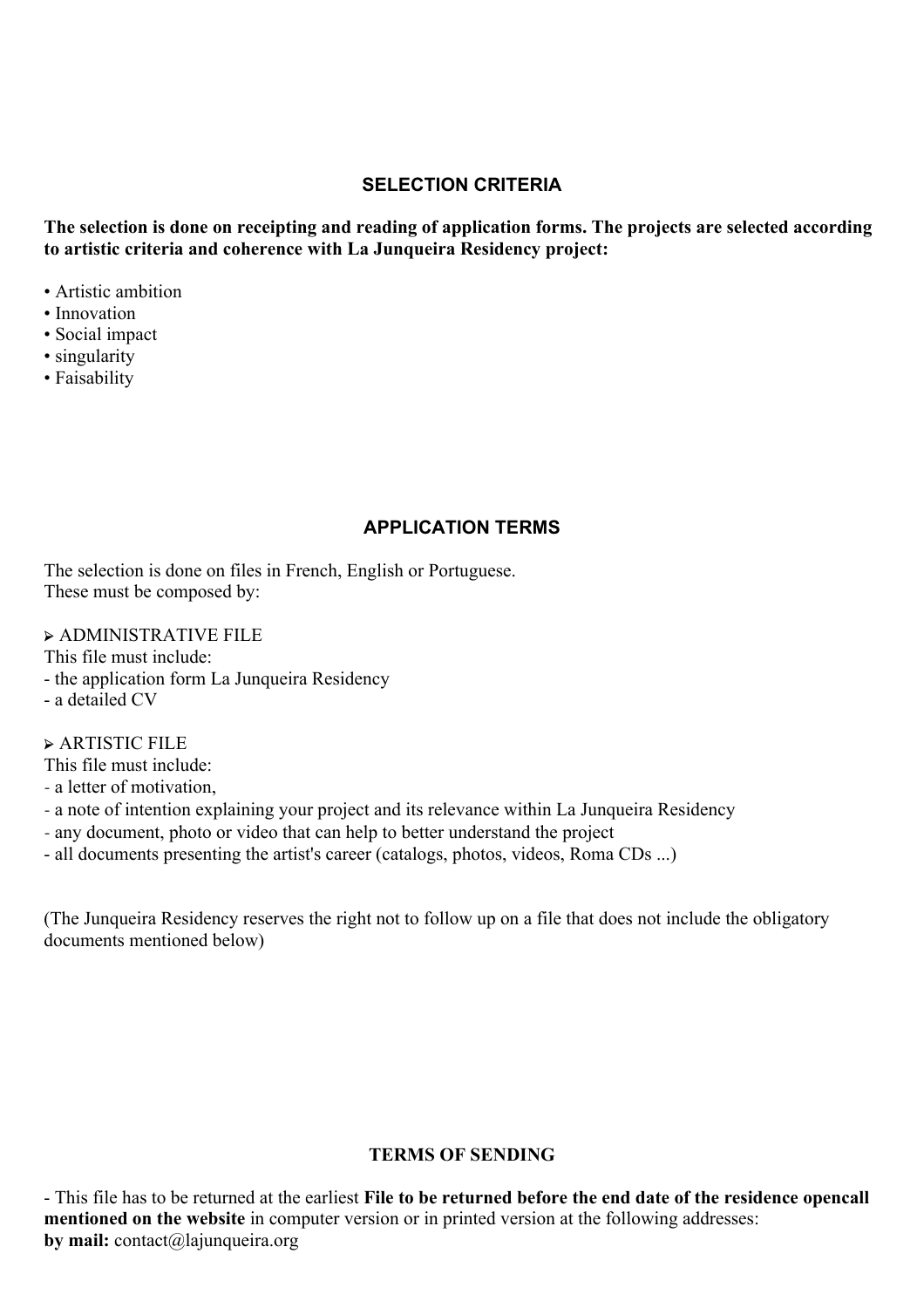or **by post mail** to the attention of: La Junqueira Residency rua da junqueira, 286 1300 340 LISBOA

## **TERMS OF REPLY**

You will receive an answer by e-mail within **3 weeks after the sending of your file** (the postmark is the proof of the postal items).

## **You have the opportunity to apply as many times as you like on projects each time new and different.**

## **APPLICATION FORM**

**• CANDIDATE INFORMATION**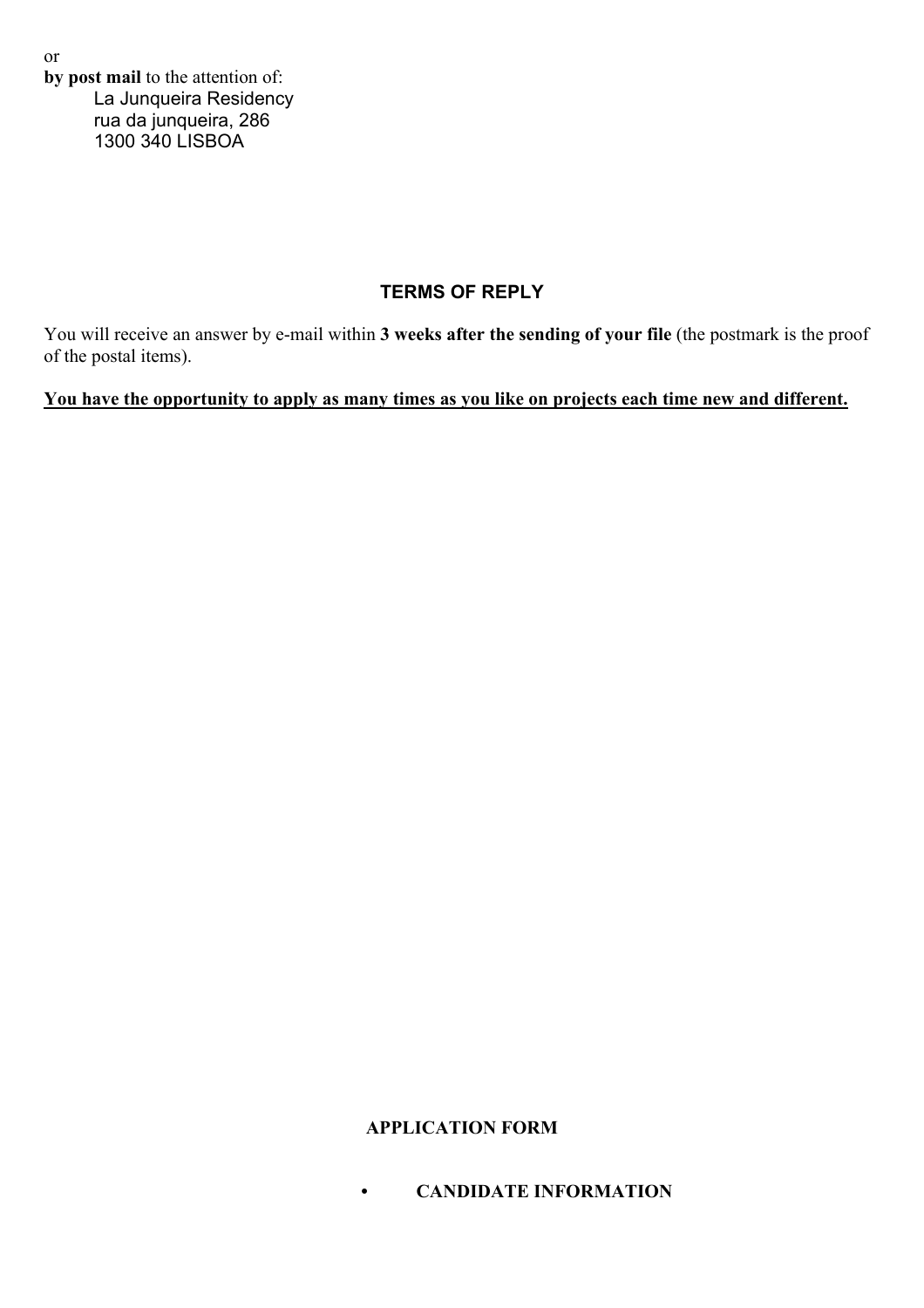**Name and surname of the artist (in capital letters):**

**Name of the artistic collective (in capital letters):**

**Nationality:**

**Date and place of birth:** / / /

**Spoken languages :**

**Adress:** 

**Postal code :**

**Town:**

**Country:**

**Tél :**

**Mobile phone:**

**Mail :**

**Internet Website :** 

## **II. ARTISTIC PROJECT**

**Artistic disciplines concerned by your project**  (painting, installations, photo, video, curation ...)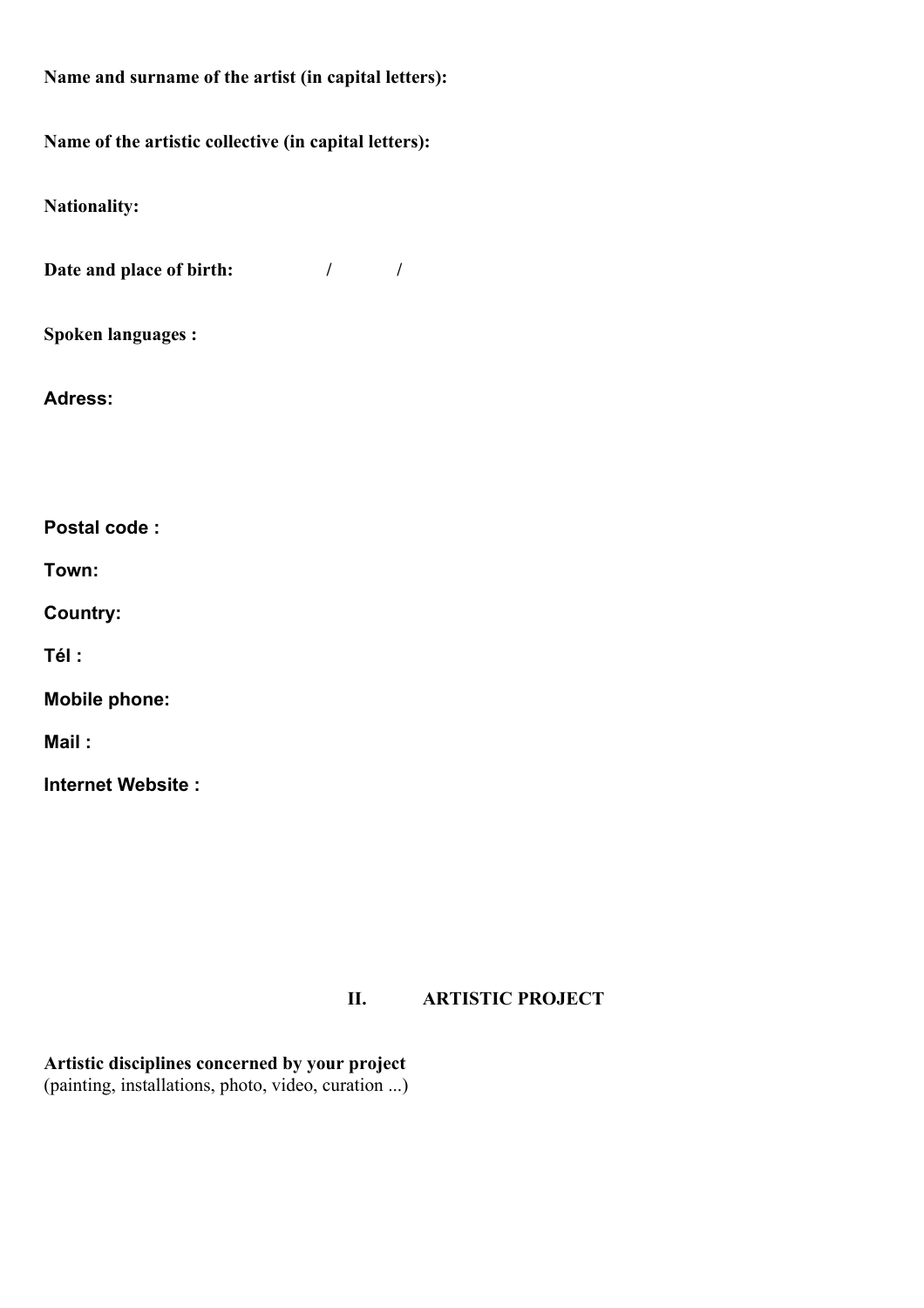# **Summary presentation of the proposed project at LA JUNQUEIRA RESIDENCY**

(About 10 lines)

**Desired period**

## **Specify as much as possible the conditions of realization of your project in LA JUNQUEIRA RESIDENCY**

(description of the project, desired space, technical needs and work schedule ....)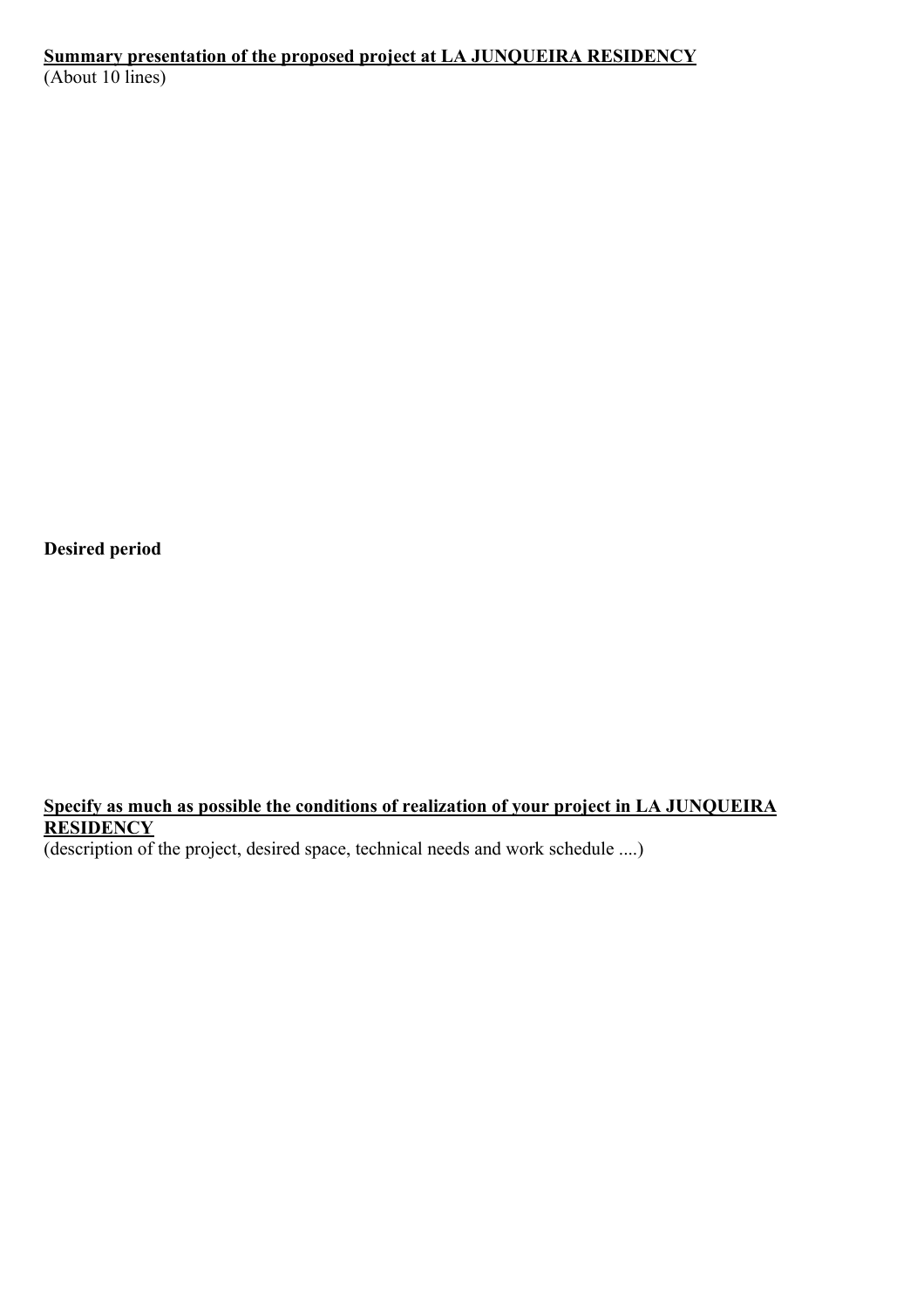\* These informations are for informational purposes, it will allow us to consider the possibilities of realization according to the characteristics of our spaces.

They do not mean that conditions can be met during the residency.

signed at

The  $/$ 

I, the undersigned, , declare that all informations and documents mentioning candidacy in this file are certified accurate and are not subject to borrowing within the meaning of Article L 113-4 of the Code Intellectual Property.

La Junqueira Residency can not be held responsible for the parts entrusted in the present file, in particular in case of loss, theft or deterioration of the parts.